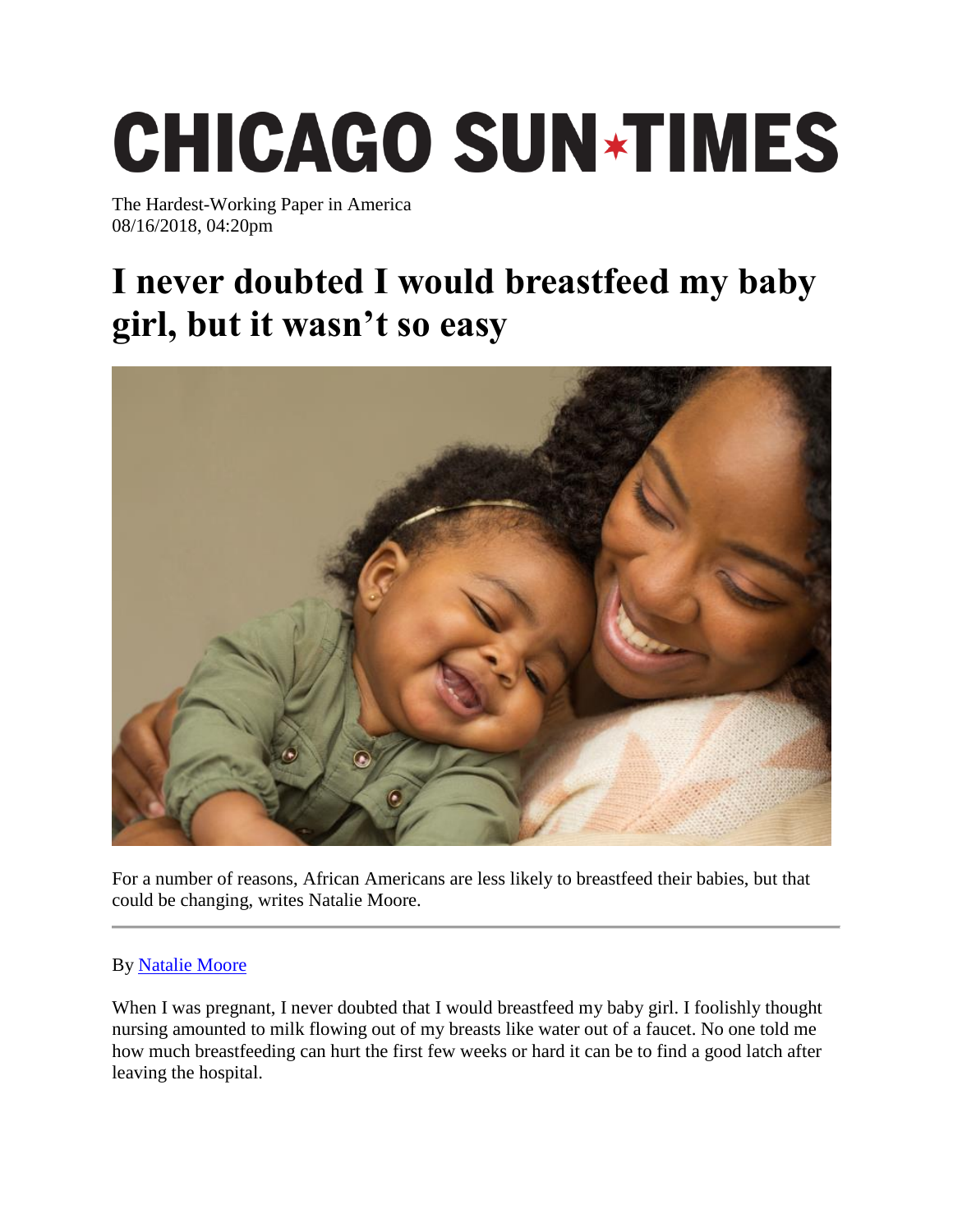My mother didn't breastfeed me — like many of us born in the 1970s — so I couldn't lean on her to teach me techniques. I turned to a couple of lactation consultants in those early stressful days. Imani Barberousse came to my house and showed me how to better express milk.

"Every day is Black Breastfeeding Week," quipped Barberousse, who's been counseling black mothers for 25 years. She is a mother of five and has nursed a total of 16 years.

An actual Black Breastfeeding Week does exist every August. Nursing is tough for moms of all races, and our society too often looks askance at public nursing, as if moms are titillating men with their anatomy rather than providing babies their first food. The pushback is real.

Then, shockingly, the Trump Administration earlier this year sought to water down a breastfeeding resolution on the global stage in what looked like pandering to the baby formula industry.

Racial disparities show up in breastfeeding.

In Illinois, 81 percent of babies have ever been breastfed, according to the state department of public health. For black babies, the percentage is 68 percent. These figures mirror national trends. In the U.S., the percentage of babies who have ever had breastmilk is 83 percent; for black babies it is 69 percent.

The American Academy of Pediatrics recommends that infants be exclusively breastfed for about the first six months. Nursing moms refer to milk as liquid gold. Science and research consistently say breastmilk is the best for babies.

Organizers started Black Breastfeeding Week as an awareness campaign to up the numbers of breastfed black babies. Several reasons explain the current lower rates: a high black infant mortality rate, lack of diversity in the lactation field and cultural barriers. As far as the latter, black women's role as wet nurses during slavery adds to the complex history of nursing.

Slowly and surely, the stigma is dissipating.

In Chicago, Jenny LeFlore is organizing an event called Milk & Honey to honor Black Breastfeeding Week. Moms can get their portraits taken nursing their little ones at Build Coffee in Woodlawn, the site where LeFlore orchestrated a South Side nurse-in with a couple of dozen moms this summer.

LeFlore, the founder of Mama Fresh Chicago — a support group for new mothers that celebrates diversity — wants the moms to flood social media with their photos.

"The more people see it as normal and not shocking, it can open up the conversation," LeFlore said. "Breastfeeding is a form of activism."

"Normalize breastfeeding" is a mantra. Like me, LeFlore didn't have a mother to turn to for help.